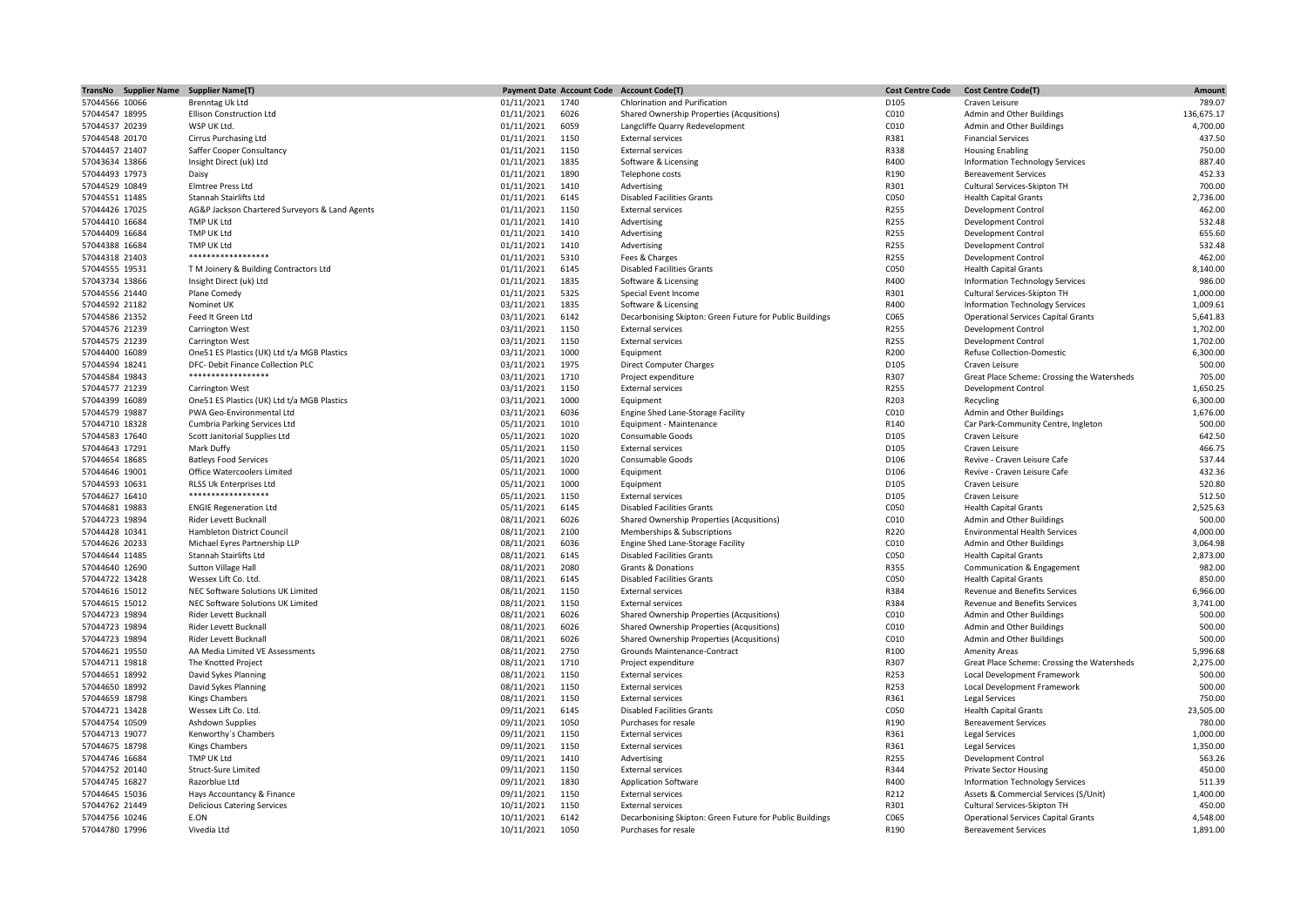|                | TransNo Supplier Name | <b>Supplier Name(T)</b>                                                       |            | <b>Payment Date Account Code</b> | <b>Account Code(T)</b>                                   | <b>Cost Centre Code</b> | <b>Cost Centre Code(T)</b>                 | Amount    |
|----------------|-----------------------|-------------------------------------------------------------------------------|------------|----------------------------------|----------------------------------------------------------|-------------------------|--------------------------------------------|-----------|
| 57044758 10704 |                       | ******************                                                            | 10/11/2021 | 6145                             | <b>Disabled Facilities Grants</b>                        | C050                    | <b>Health Capital Grants</b>               | 4,995.00  |
| 57044760 15036 |                       | Hays Accountancy & Finance                                                    | 10/11/2021 | 1150                             | <b>External services</b>                                 | R212                    | Assets & Commercial Services (S/Unit)      | 1,400.00  |
| 57044778 18674 |                       | Dr Gordon Wallace                                                             | 10/11/2021 | 2030                             | <b>General Fees</b>                                      | R190                    | <b>Bereavement Services</b>                | 610.50    |
| 57044779 18458 |                       | Ilkley & Wharfedale Medical Practice                                          | 10/11/2021 | 2030                             | <b>General Fees</b>                                      | R190                    | <b>Bereavement Services</b>                | 1,354.29  |
| 57044744 20655 |                       | Service Graphics                                                              | 10/11/2021 | 1530                             | <b>Exhibition costs</b>                                  | R301                    | Cultural Services-Skipton TH               | 700.00    |
| 57044683 20550 |                       | Rutherford & Wheeler Ltd                                                      | 10/11/2021 | 1150                             | <b>External services</b>                                 | R301                    | Cultural Services-Skipton TH               | 1,635.76  |
| 57044062 20328 |                       | Lewis Leisure Consultancy                                                     | 11/11/2021 | 2266                             | Local Development Framework                              | R253                    | Local Development Framework                | 1,282.50  |
| 57044801 18571 |                       |                                                                               |            | 6191                             |                                                          | C065                    |                                            |           |
|                |                       | Settle Area Swimming Pool                                                     | 11/11/2021 |                                  | Grant to Settle Area Swimming Pool                       |                         | <b>Operational Services Capital Grants</b> | 75,000.00 |
| 57044827 12873 |                       | <b>Skipton Music</b>                                                          | 12/11/2021 | 5325                             | Special Event Income                                     | R301                    | Cultural Services-Skipton TH               | 1,733.02  |
| 57044803 19551 |                       | Tivoli Group Ltd                                                              | 12/11/2021 | 2750                             | Grounds Maintenance-Contract                             | R100                    | <b>Amenity Areas</b>                       | 5,996.68  |
| 57044785 19551 |                       | Tivoli Group Ltd                                                              | 12/11/2021 | 2750                             | Grounds Maintenance-Contract                             | R100                    | <b>Amenity Areas</b>                       | 11,993.36 |
| 57044809 12873 |                       | <b>Skipton Music</b>                                                          | 12/11/2021 | 5325                             | Special Event Income                                     | R301                    | Cultural Services-Skipton TH               | 1,616.70  |
| 57044806 21239 |                       | Carrington West                                                               | 12/11/2021 | 1150                             | <b>External services</b>                                 | R255                    | <b>Development Control</b>                 | 1,703.78  |
| 57044830 20555 |                       | Springboard Research Ltd                                                      | 12/11/2021 | 1710                             | Project expenditure                                      | R324                    | Reopening High Street Safely               | 1,800.00  |
| 57044807 21239 |                       | Carrington West                                                               | 12/11/2021 | 1150                             | <b>External services</b>                                 | R255                    | Development Control                        | 3,000.00  |
| 57044782 21444 |                       | Rascals Entertainment (Melanie Vauvelle-don trading as Rascals Entertainment) | 12/11/2021 | 1150                             | <b>External services</b>                                 | R301                    | Cultural Services-Skipton TH               | 420.00    |
| 57044793 18686 |                       | <b>Birchall Food Service</b>                                                  | 15/11/2021 | 1020                             | Consumable Goods                                         | D106                    | Revive - Craven Leisure Cafe               | 810.63    |
| 57044755 11500 |                       | K R Martin Ltd                                                                | 15/11/2021 | 6145                             | <b>Disabled Facilities Grants</b>                        | C050                    | <b>Health Capital Grants</b>               | 30,511.00 |
| 57044688 21339 |                       | Aegis Property Consultancy T/A Wainwrights                                    | 16/11/2021 | 6142                             | Decarbonising Skipton: Green Future for Public Buildings | C065                    | <b>Operational Services Capital Grants</b> | 7,500.80  |
| 57044672 19681 |                       | *****************                                                             |            | 1150                             |                                                          | D105                    |                                            | 525.00    |
|                |                       |                                                                               | 16/11/2021 |                                  | <b>External services</b>                                 |                         | Craven Leisure                             |           |
| 57044715 18992 |                       | David Sykes Planning                                                          | 16/11/2021 | 1150                             | <b>External services</b>                                 | R253                    | Local Development Framework                | 800.00    |
| 57044822 16684 |                       | TMP UK Ltd                                                                    | 16/11/2021 | 1410                             | Advertising                                              | R255                    | <b>Development Control</b>                 | 440.14    |
| 57044231 10065 |                       | Harrogate Borough Council                                                     | 16/11/2021 | 1191                             | Internal Audit                                           | R420                    | Corporate Management                       | 13,727.25 |
| 57044709 18190 |                       | Skipton Camerata                                                              | 16/11/2021 | 1305                             | Special Events & Performances                            | R301                    | Cultural Services-Skipton TH               | 1,554.35  |
| 57044574 20108 |                       | York Dance Space Ltd                                                          | 16/11/2021 | 1710                             | Project expenditure                                      | R322                    | York & NY Dance Hub                        | 7,103.00  |
| 57044291 15459 |                       | Northgate Arinso UK Ltd                                                       | 16/11/2021 | 1975                             | <b>Direct Computer Charges</b>                           | R370                    | Human Resources and Training               | 3,223.00  |
| 57044251 18674 |                       | Dr Gordon Wallace                                                             | 16/11/2021 | 2030                             | <b>General Fees</b>                                      | R190                    | <b>Bereavement Services</b>                | 703.00    |
| 57044724 15398 |                       | *****************                                                             | 16/11/2021 | 1150                             | <b>External services</b>                                 | D105                    | Craven Leisure                             | 588.00    |
| 57044701 10121 |                       | G4S Cash Services (UK) Ltd                                                    | 16/11/2021 | 1190                             | <b>Bank Charges</b>                                      | R420                    | Corporate Management                       | 429.00    |
| 57044707 21239 |                       | Carrington West                                                               | 16/11/2021 | 1150                             | <b>External services</b>                                 | R270                    | Head of Planning & Building Control        | 3,000.00  |
| 57044702 10121 |                       | G4S Cash Services (UK) Ltd                                                    | 16/11/2021 | 1190                             | <b>Bank Charges</b>                                      | R420                    | Corporate Management                       | 1,766.80  |
| 57044687 15036 |                       |                                                                               |            | 6142                             |                                                          | C065                    |                                            | 1,050.00  |
|                |                       | Hays Accountancy & Finance                                                    | 16/11/2021 |                                  | Decarbonising Skipton: Green Future for Public Buildings |                         | <b>Operational Services Capital Grants</b> |           |
| 57044692 21239 |                       | Carrington West                                                               | 16/11/2021 | 1150                             | <b>External services</b>                                 | R255                    | Development Control                        | 3,000.00  |
| 57044706 21239 |                       | <b>Carrington West</b>                                                        | 16/11/2021 | 1150                             | <b>External services</b>                                 | R270                    | Head of Planning & Building Control        | 3,000.00  |
| 57044708 21239 |                       | Carrington West                                                               | 16/11/2021 | 1150                             | <b>External services</b>                                 | R270                    | Head of Planning & Building Control        | 1,702.00  |
| 57044720 21413 |                       | Specialist Fleet Services Ltd t/a CTS Hire                                    | 16/11/2021 | 2500                             | Vehicle Fleet Costs                                      | R220                    | <b>Environmental Health Services</b>       | 4,725.00  |
| 57044238 21410 |                       | MT3 Fitness                                                                   | 16/11/2021 | 1000                             | Equipment                                                | D105                    | Craven Leisure                             | 1,000.00  |
| 57044749 12704 |                       | Bowman Riley Architects Ltd                                                   | 16/11/2021 | 1150                             | <b>External services</b>                                 | R319                    | Skipton Heritage Action Zone               | 450.00    |
| 57044660 17288 |                       | Canal & River Trust                                                           | 16/11/2021 | 6146                             | Growth Deal - Highways Improvements                      | C040                    | <b>ECD Capital Grants</b>                  | 1,497.54  |
| 57044861 10092 |                       | Merritt & Fryers Ltd                                                          | 17/11/2021 | 1000                             | Equipment                                                | R212                    | Assets & Commercial Services (S/Unit)      | 633.46    |
| 57044843 21171 |                       | Leeds Environmental design Associates Ltd                                     | 17/11/2021 | 1150                             | <b>External services</b>                                 | R319                    | Skipton Heritage Action Zone               | 677.66    |
| 57044888 18798 |                       | <b>Kings Chambers</b>                                                         | 18/11/2021 | 1150                             | <b>External services</b>                                 | R361                    | Legal Services                             | 1,000.00  |
| 57044870 17450 |                       | Horton Housing Support Ltd                                                    | 18/11/2021 | 5000                             | <b>Government Grants</b>                                 | R343                    | Homelessness                               | 20,625.00 |
| 57044874 16843 |                       | Colin Crawshaw Ltd                                                            | 18/11/2021 | 6145                             | <b>Disabled Facilities Grants</b>                        | C050                    | <b>Health Capital Grants</b>               | 5,228.00  |
|                |                       |                                                                               |            | 1150                             |                                                          | R212                    |                                            | 1,400.01  |
| 57044873 15036 |                       | Hays Accountancy & Finance                                                    | 18/11/2021 |                                  | <b>External services</b>                                 |                         | Assets & Commercial Services (S/Unit)      |           |
| 57044892 11449 |                       | Selby District Council                                                        | 18/11/2021 | 1150                             | <b>External services</b>                                 | R384                    | Revenue and Benefits Services              | 1,250.00  |
| 57044895 21239 |                       | <b>Carrington West</b>                                                        | 19/11/2021 | 1150                             | <b>External services</b>                                 | R255                    | <b>Development Control</b>                 | 1,702.00  |
| 57044891 11637 |                       | Haymarket Publishing Services Ltd                                             | 19/11/2021 | 1150                             | <b>External services</b>                                 | R255                    | Development Control                        | 4,555.00  |
| 57044882 12704 |                       | Bowman Riley Architects Ltd                                                   | 19/11/2021 | 1150                             | <b>External services</b>                                 | R344                    | <b>Private Sector Housing</b>              | 731.92    |
| 57044904 21239 |                       | Carrington West                                                               | 19/11/2021 | 1150                             | <b>External services</b>                                 | R255                    | <b>Development Control</b>                 | 1,489.25  |
| 57044903 21239 |                       | Carrington West                                                               | 19/11/2021 | 1150                             | <b>External services</b>                                 | R255                    | <b>Development Control</b>                 | 3,000.00  |
| 57044906 21239 |                       | <b>Carrington West</b>                                                        | 19/11/2021 | 1150                             | <b>External services</b>                                 | R255                    | <b>Development Control</b>                 | 1,702.00  |
| 57044875 18241 |                       | DFC- Debit Finance Collection PLC                                             | 19/11/2021 | 1150                             | <b>External services</b>                                 | D105                    | Craven Leisure                             | 840.84    |
| 57044905 21239 |                       | <b>Carrington West</b>                                                        | 19/11/2021 | 1150                             | <b>External services</b>                                 | R255                    | Development Control                        | 1,647.03  |
| 57044846 18241 |                       | DFC- Debit Finance Collection PLC                                             | 19/11/2021 | 1150                             | <b>External services</b>                                 | D105                    | Craven Leisure                             | 940.68    |
| 57044907 16684 |                       | TMP UK Ltd                                                                    | 19/11/2021 | 1410                             | Advertising                                              | R255                    | <b>Development Control</b>                 | 778.72    |
| 57044901 14629 |                       | Logistics UK                                                                  |            | 1150                             | <b>External services</b>                                 | R211                    | Waste Management                           | 3,135.00  |
|                |                       |                                                                               | 22/11/2021 |                                  |                                                          |                         |                                            |           |
| 57044911 20028 |                       | <b>Rex Proctor</b>                                                            | 23/11/2021 | 1150                             | <b>External services</b>                                 | R255                    | <b>Development Control</b>                 | 2,000.00  |
| 57044910 19883 |                       | <b>ENGIE Regeneration Ltd</b>                                                 | 23/11/2021 | 6145                             | <b>Disabled Facilities Grants</b>                        | C050                    | <b>Health Capital Grants</b>               | 3,033.00  |
| 57044952 10150 |                       | Yorwaste Ltd                                                                  | 24/11/2021 | 1040                             | <b>Disposal Fees</b>                                     | R203                    | Recycling                                  | 10.873.53 |
| 57044952 10150 |                       | Yorwaste Ltd                                                                  | 24/11/2021 | 1040                             | <b>Disposal Fees</b>                                     | R213                    | Garden Waste Service                       | 14,997.27 |
| 57044823 21352 |                       | Feed It Green Ltd                                                             | 24/11/2021 | 6145                             | <b>Disabled Facilities Grants</b>                        | C050                    | <b>Health Capital Grants</b>               | 91,522.00 |